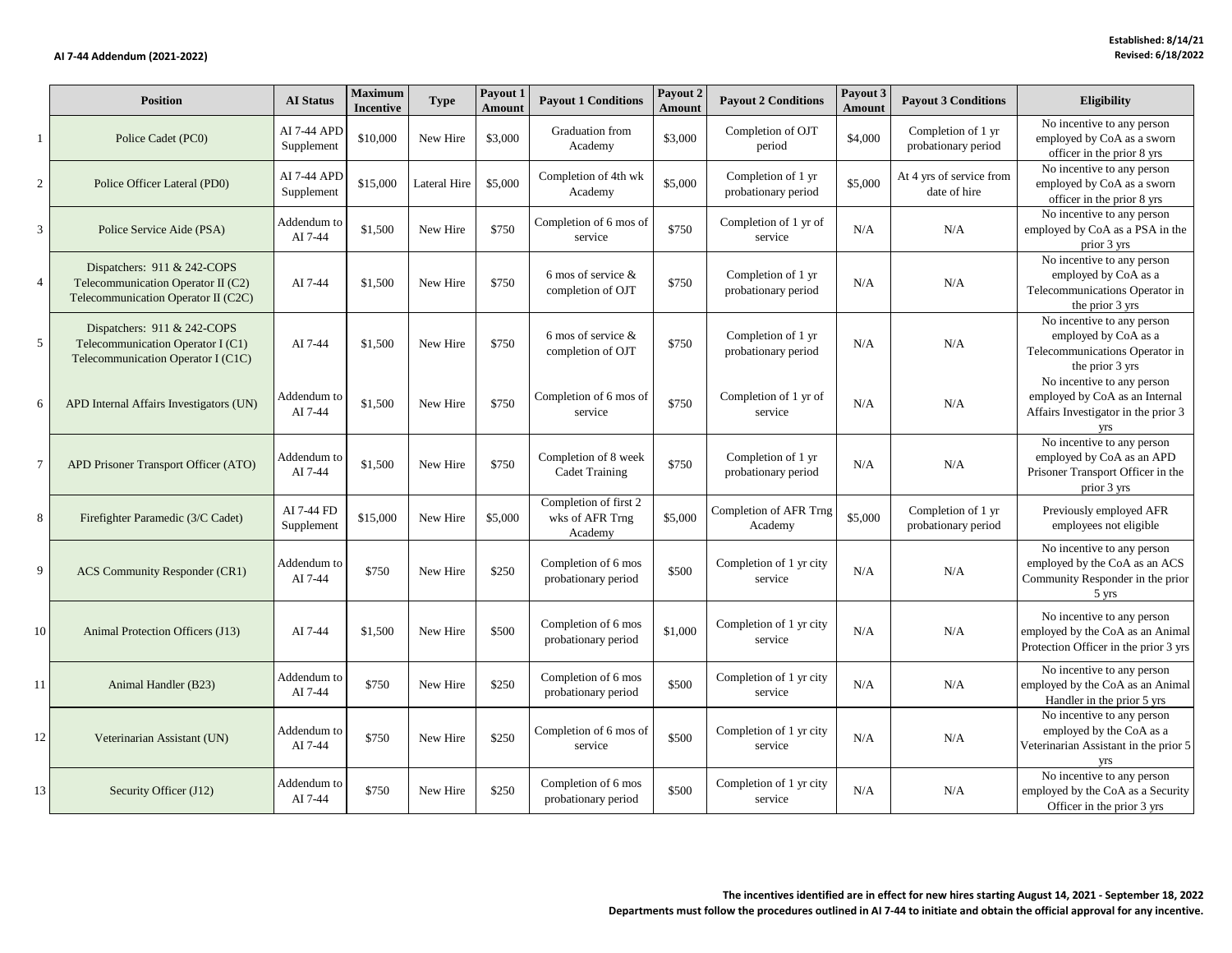|    | <b>Position</b>                                                                                              | <b>AI</b> Status         | <b>Maximum</b><br><b>Incentive</b> | <b>Type</b>                          | Payout 1<br><b>Amount</b> | <b>Payout 1 Conditions</b>                       | Payout 2<br><b>Amount</b> | <b>Payout 2 Conditions</b>             | Payout 3<br>Amount | <b>Payout 3 Conditions</b>         | <b>Eligibility</b>                                                                                                         |
|----|--------------------------------------------------------------------------------------------------------------|--------------------------|------------------------------------|--------------------------------------|---------------------------|--------------------------------------------------|---------------------------|----------------------------------------|--------------------|------------------------------------|----------------------------------------------------------------------------------------------------------------------------|
| 15 | Code Enforcement Specialist (M14)                                                                            | Addendum to<br>AI 7-44   | \$750                              | New Hire                             | \$250                     | Completion of 6 mos<br>probationary period       | \$500                     | Completion of 1 yr city<br>service     | N/A                | N/A                                | No incentive to any person<br>employed by the CoA as a Code<br>Enforcement Specialist in the prior<br>$5 \text{ yrs}$      |
| 16 | Certified Construction Inspectors (M15)<br>(Bldg, Electrical, Plumbing/Mechanical, and<br>Commercial Boiler) | AI 7-44                  | \$2,500                            | New Hire                             | \$1,000                   | Completion of 6 mos<br>probationary period       | \$1,500                   | Completion of 1 yr city<br>service     | N/A                | N/A                                | No incentive to any person<br>employed by the CoA as a Certified<br>Construction Inspector in the prior<br>$5 \text{ yrs}$ |
| 17 | Landfill/Heavy Equipment Operator (B30)                                                                      | Addendum to<br>AI 7-44   | \$750                              | New Hire                             | \$250                     | Completion of 6 mos<br>probationary period       | \$500                     | Completion of 1 yr city<br>service     | N/A                | N/A                                | No incentive to any person<br>employed by the CoA as a<br>Landfill/Heavy Equipment Operator<br>in the prior 3 yrs          |
| 18 | <b>Transport Operator (B29)</b>                                                                              | Addendum to<br>AI 7-44   | \$750                              | New Hire                             | \$250                     | Completion of 6 mos<br>probationary period       | \$500                     | Completion of 1 yr city<br>service     | N/A                | N/A                                | No incentive to any person<br>employed by the CoA as a<br>Transport Operator in the prior 3<br><b>Vrs</b>                  |
| 19 | Commercial/Residential Collections Driver<br>(B29)                                                           | Addendum to<br>AI 7-44   | \$750                              | New Hire                             | \$250                     | Completion of 6 mos<br>probationary period       | \$500                     | Completion of 1 yr city<br>service     | N/A                | N/A                                | No incentive to any person<br>employed by the CoA as a<br>Commercial/Residential<br>Collections Driver in the prior 3 yrs  |
| 20 | Motor Coach Operator (Q00)                                                                                   | AI 7-44 TR<br>Supplement | \$1,000                            | New Hire                             | \$250                     | Completion of 6 mos<br>probationary period       | \$250                     | Completion of 9 mos city<br>employment | \$500              | Completion of 1 yr city<br>service | Former MCOs may be eligible<br>based on Dept Director Approval                                                             |
| 21 | Motor Coach Operator (O00)                                                                                   | AI 7-44 TR<br>Supplement | \$500                              | Transfer<br>(Probation<br>Completed) | \$500                     | Completion of 1 yr<br>employment with<br>Transit | N/A                       | N/A                                    | N/A                | N/A                                | N/A                                                                                                                        |
| 22 | HVAC Technician (B32)                                                                                        | Addendum to<br>AI 7-44   | \$750                              | New Hire                             | \$250                     | Completion of 6 mos<br>probationary period       | \$500                     | Completion of 1 yr city<br>service     | N/A                | N/A                                | No incentive to any person<br>employed by the CoA as a HVAC<br>Tech in the prior 5 yrs                                     |
| 23 | Planner (E/M15)                                                                                              | Addendum to<br>AI 7-44   | \$750                              | New Hire                             | \$250                     | Completion of 6 mos<br>probationary period       | \$500                     | Completion of 1 yr city<br>service     | N/A                | N/A                                | No incentive to any person<br>employed by the CoA as a Planner<br>in the prior 5 yrs                                       |
| 24 | Mechanic III (B32)                                                                                           | Addendum to<br>AI 7-44   | \$750                              | New Hire                             | \$250                     | Completion of 6 mos<br>probationary period       | \$500                     | Completion of 1 yr city<br>Service     | N/A                | N/A                                | No incentive to any person<br>employed by the CoA as a<br>Mechanic III in the prior 3 yrs                                  |
| 25 | Laborer $(B15)$                                                                                              | Addendum to<br>AI 7-44   | \$750                              | New Hire                             | \$250                     | Completion of 6 mos<br>probationary period       | \$500                     | Completion of 1 yr city<br>service     | N/A                | N/A                                | No incentive to any person<br>employed by the CoA as a Laborer<br>in the prior 3 yrs                                       |
| 26 | Electrician II (B34)                                                                                         | Addendum to<br>AI 7-44   | \$750                              | New Hire                             | \$250                     | Completion of 6 mos<br>probationary period       | \$500                     | Completion of 1 yr city<br>service     | N/A                | N/A                                | No incentive to any person<br>employed by the CoA as an<br>Electrician in the prior 5 yrs                                  |
| 27 | Plumber (B32)                                                                                                | Addendum to<br>AI 7-44   | \$750                              | New Hire                             | \$250                     | Completion of 6 mos<br>probationary period       | \$500                     | Completion of 1 yr city<br>service     | N/A                | N/A                                | No incentive to any person<br>employed by the CoA as a Plumber<br>in the prior 5 yrs                                       |
| 28 | Custodian (B13)                                                                                              | Addendum to<br>AI 7-44   | \$750                              | New Hire                             | \$250                     | Completion of 6 mos<br>probationary period       | \$500                     | Completion of 1 yr city<br>service     | N/A                | N/A                                | No incentive to any person<br>employed by the CoA as a<br>Custodian in the prior 5 yrs                                     |